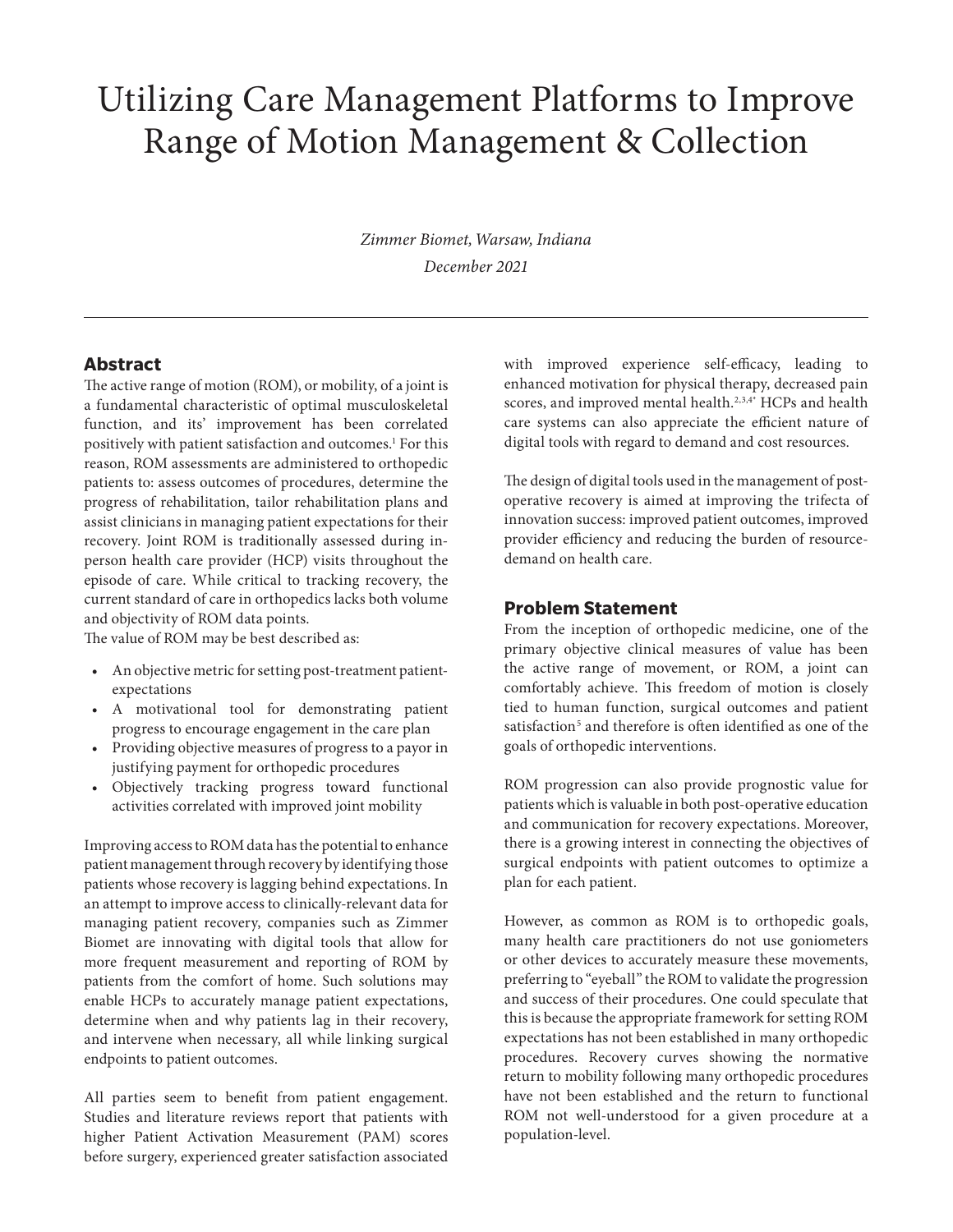In addition to the lack of normative data, traditional methods of measuring ROM in-person have multiple constraints including:

- Limited and time-consuming touch points in which to measure ROM
- Medical tourism which can limit the follow-up information a surgeon receives
- Patient access to care, requiring time and personal expense
- Challenge to office visit assessment efficiencies

Given the ubiquity of this measure of orthopedic success and its contributions to functional performance and the advancement of technology making this data collection simple, remote and objective, the addition of ROM collection to care management platforms is an obvious one. Companies such as Zimmer Biomet have innovated in this important area of post-operative management to provide new digital management solutions to maximize care and outcomes.

## **Background**

#### **ROM Measurements**

Active ROM, simply defined, is the measured degree of movement a joint moves in three dimensional space. Often, motions are categorized into Cardinal planes of motion: Sagittal (flexion/extension), Frontal (abduction/ adduction), and Transverse (internal/external rotations). Because it is measured physically in three-dimensional space by a goniometer (a handheld device with two arms – a bit like a protractor) it is commonly measured in-person during a physical therapy evaluation or other treatment.<sup>6\*\*</sup> As 3-D camera technology in smartphones has advanced however, software algorithms have made it possible to capture and interpret previously two-dimensional data. As mentioned earlier, the practice of assessing 3-D ROM during in-person visits is prohibitive for collecting continuous data points which would enable more immediate response and customization of post-operative care. Moreover, there is always the challenge of missed appointments, access to medical care or medical tourism.

While ROM outcomes and recovery curves vary by orthopedic procedure and surgeon's precautions for progression, nearly all procedures measure their success by the patient's return to motion, strength and comfort in functional movements. For example, in primary Total Knee Arthroplasty (TKA), ROM is an important outcome to achieve a comfortable gait pattern, requiring at least 67° of knee flexion to comfortably swing the affected limb from push off to initial heel contact. Climbing stairs requires a minimum of 83° of knee flexion while descending stairs requires 90° or more. How quickly and comfortably a patient regains this ROM will often dictate their satisfaction with the surgery and success in patient reported outcome measures.7

While early initiation of ROM exercises for TKA has been shown to be superior in a clinical trial in yielding better outcomes when started within 24 hours of surgery<sup>8</sup>, it is not clear how optimal ROM can be achieved within each unique patient and surgical procedure. Achieving this optimal ROM remains a mysterious combination of the biology, psychology, physiology and care pathway prescription of each case. While the guidelines are quite clear on the initiation, type of exercises and measurements to be taken, there is not a guideline for the standard frequency or duration of supervised physical therapy post orthopedic surgery.9 Most treatments aimed at achieving optimal ROM use some combination of stretching (Bonutti, Windau, Ables, & Miller, 1994), manual techniques, and strengthening (Kelley, McClure, & Leggin, 2009).<sup>10</sup>

Similar to TKA, ROM is also measured for shoulder procedures, such as Total Shoulder Arthroplasty (TSA). Similar to studies for TKA, greater postoperative ROM in TSA was significantly influenced by greater preoperative ROM.11 Further proving the value of capturing ROM throughout the episode of care, up to 13% of primary TSA, patients reported lower satisfaction due to not achieving expected pain and ROM improvements; therefore, it is important to pre-operatively identify patients who are at risk of less improvement, to match patient expectations with anticipated ROM and pain outcomes.<sup>12</sup>

Clearly, ROM is critical for patient satisfaction and for returning to normal activities and measuring ROM is critical in understanding patient progress and success. The path to advancing personalized care begins with tracking episode of care data including outcomes and clinical achievement metrics like ROM.

## **ROM and Willingness to Pay**

Research has demonstrated that cost and improving ROM are the most important factors to orthopedic patients with pain reported as the third most-important reason to have surgery. In an interesting study by Napora J.K. et. al. the authors conducted a discreet choice experiment (DCE) with upper extremity surgical patients to understand the willingness to pay for various conditions of therapy and outcomes.13 The study concluded the importance of factors depicted in Figure 1.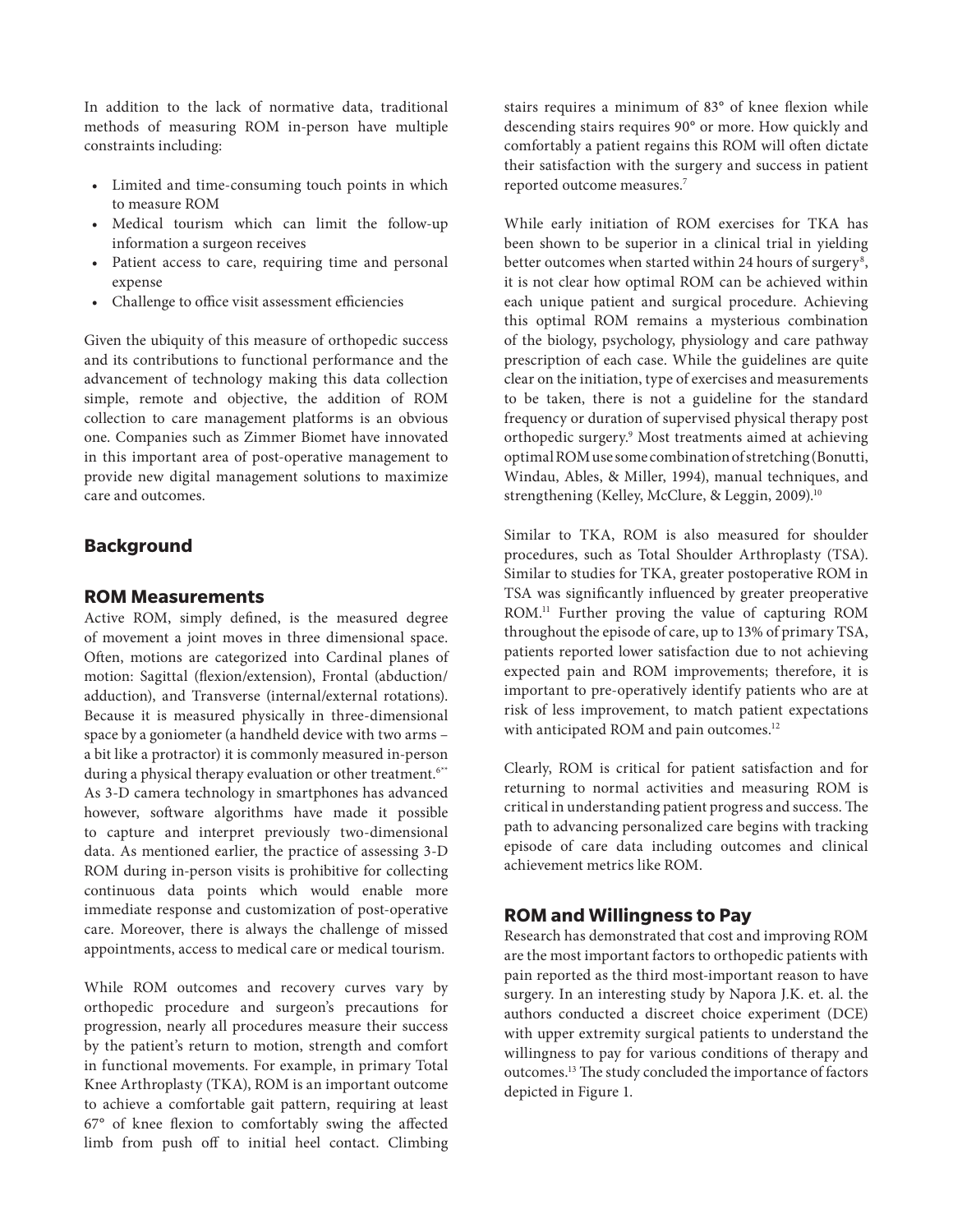

Cost was directly correlated to outcomes which demonstrated that patients were willing to spend more money to achieve their desired results with ROM. Specifically, "[P]atients were willing to pay \$85 more per therapy session for a 40% improvement in their range of motion. Patients were willing to pay \$43 more per therapy session to improve from severe pain to mild pain."14

While this study was conducted on upper extremity patients only, and extrapolating the results should be taken with caution, it does reveal important attitudes of orthopedic patients as it relates to the monetary value of achieving certain outcomes related to ROM and pain.

Moreover, the study elucidated that patients are indifferent to the location that the therapy takes place. This is important because it creates the possibility for physical therapy to occur outside the historical context of an office visit. In theory, it allows for digital care management solutions to provide self-directed rehabilitation as an alternative to traditional care.

## **ROM and Increase Patient Activation**

On a related note, research has demonstrated that shared decision making and higher patient activation (or engagement in their peri-operative surgical planning and recovery) can result in increased post-operative patient satisfaction, decreased pain, better adherence to physical therapy visits and improved mental health.<sup>14,15</sup> When the research is viewed in totality, it underscores the criticality of engaging patients in their post-operative care to optimize outcomes. Digital patient engagement platforms are an effective, low cost solution to achieve greater engagement, while collecting valuable data with the goal of personalizing and optimizing care for future patients.

Thus, ROM data collection through remote, convenient technology is a logical conclusion that involves patients in measuring their ROM at regular and frequent intervals as a part of their continuum of care management.

## **Solution**

Digital tools are intended to improve the patient experience and improve the ability of the surgeon to adequately measure and assess range of motion. An ideal digital care management platform solution should be able to efficiently collect range of motion measurements and pain scores remotely to track patient outcomes. Patients should be able to track their progress with ROM and other relevant metrics to stay engaged and informed. Additionally, surgeons should be able to easily access specific outcomes and benchmarking to demonstrate results to patients and set expectations. Ideally, this should all be achieved with readily available consumer technology, making collection convenient, easy and impactful to the management of the patient's condition.

## **Conclusion**

The integration of digital tools into the post-operative care aims to be able to enhance the patient's experience and outcomes through a tighter clinical connection with their surgeon and care team. The ease of collecting frequent data aims to provide for a more sensitive customization of rehabilitation plans, helping to over-deliver on patient value drivers for balancing cost containment with clinical improvements. An additional benefit is that robust datasets will provide the entire industry of orthopedics with new information that can aid in understanding the recovery process that further drives innovation and personalization in the field of post-operative care.